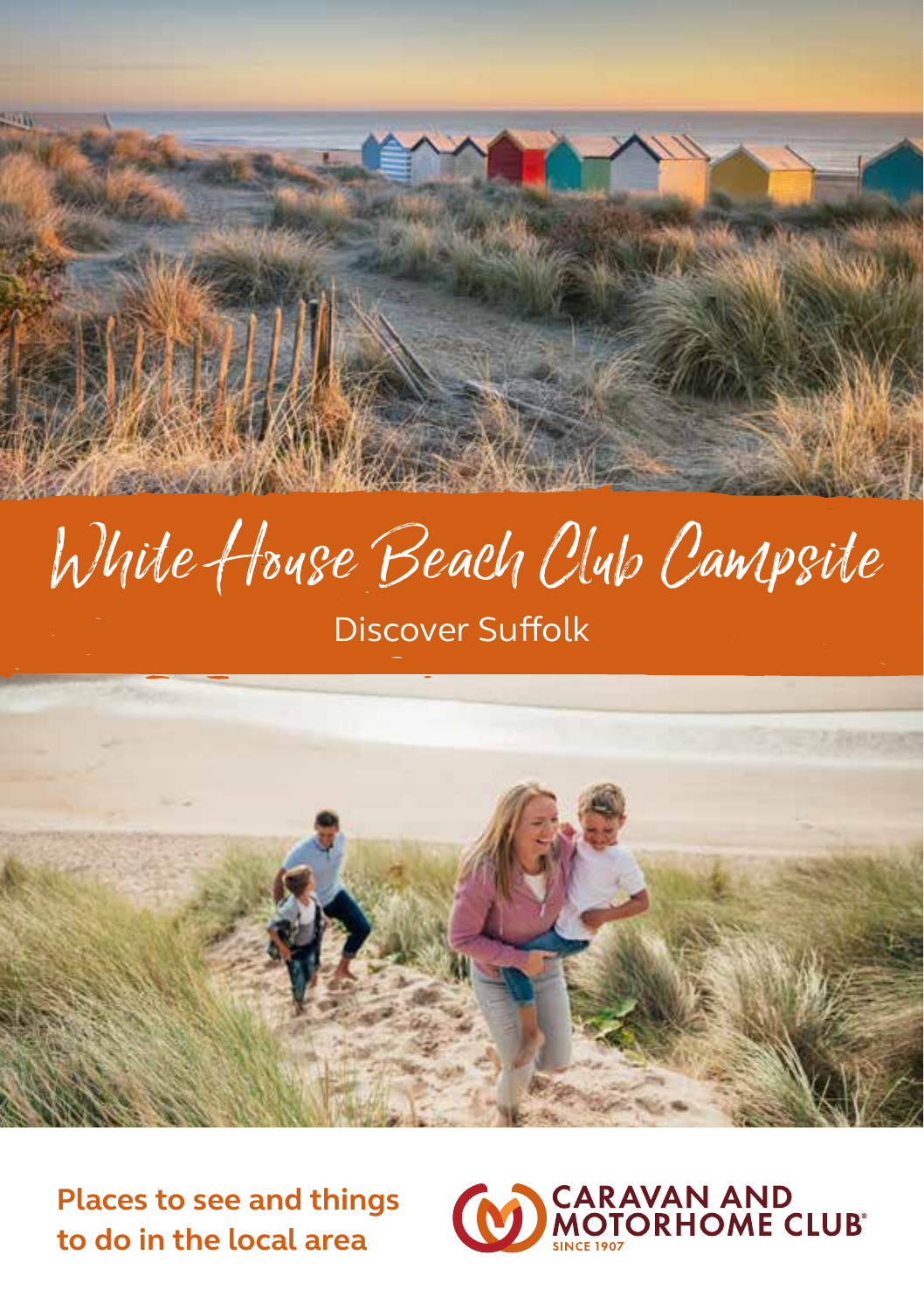



# Make the most of your time

## **Visit**

**1**

**2**

**3**

#### **Pleasurewood Hills**

This theme park has over 40 rides, and the newly opened 'Wipeout'; a day for all the family.

#### **Fairhaven Woodland**

A 100% organic garden with ancient woodland and private broad.

#### **Africa Alive!**

UK's largest and most exciting wildlife attraction, home to many animals from the African continent, including rhino, lion, giraffe, buffalo and zebra.



Don't forget to check your Great Saving Guide for all the latest offers on attractions throughout the UK.

**camc.com/greatsavingsguide**



#### **RSPB Berney Marshes and Breydon Water 4**

Experience the spectacle of the tens of thousands of wintering ducks, geese and swans that visit the estuary and surrounding grazing marshes.

#### **The Broads National Park 5**

Britain's largest protected wetland, with a rich history and unique wildlife. Great for walking and cycling.

#### **Wild Swimming 6**

See a different and peaceful view of Fritton Lake, with support from experienced leaders.

#### **Canoe Trails**

**7**

Explore the Broads' hidden channels by canoe.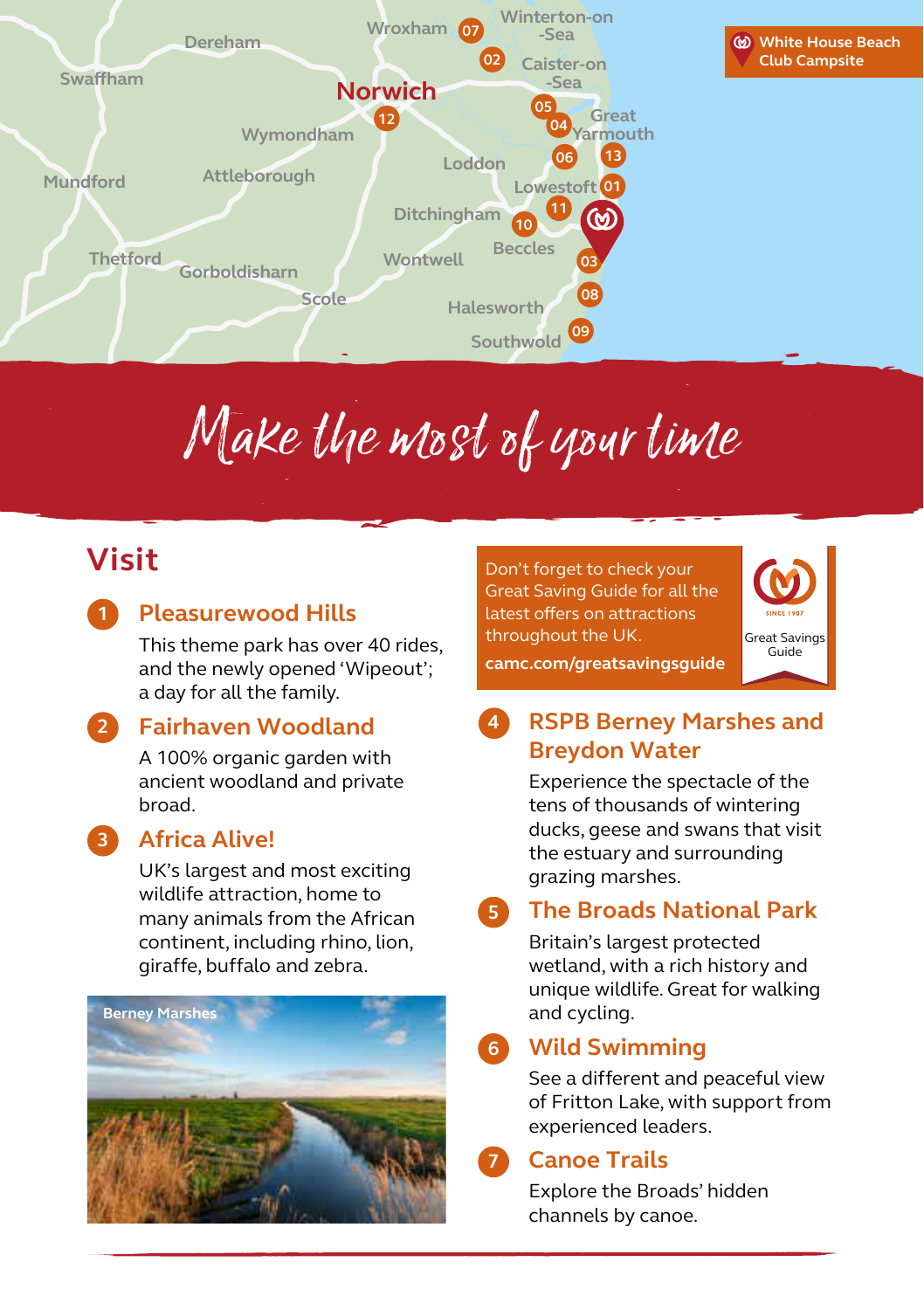### **Walk**

### **Suffolk Coastal Path 8 10**

The 50 mile coast path is easily accessible from site.

#### **Beach Walks 9**

Both Lowestoft and Southwold can be reached by foot.

## **Cycle**

#### **10 National Cycle Network**

The nearest National Cycle Network route to this site is route number 1, Felixstowe to Boston.



## **Explore**

### **Lowestoft 11**

This seaside town is a favourite amongst families, with plenty to see and do.



#### **Norwich 12**

Norwich is the UK's most complete medieval city, and it's also been voted in the top 5 of the UK's shopping destinations.

#### **Great Yarmouth 13**

Great Yarmouth overflows with fun activities and things to do along the famous Golden Mile beachside promenade.